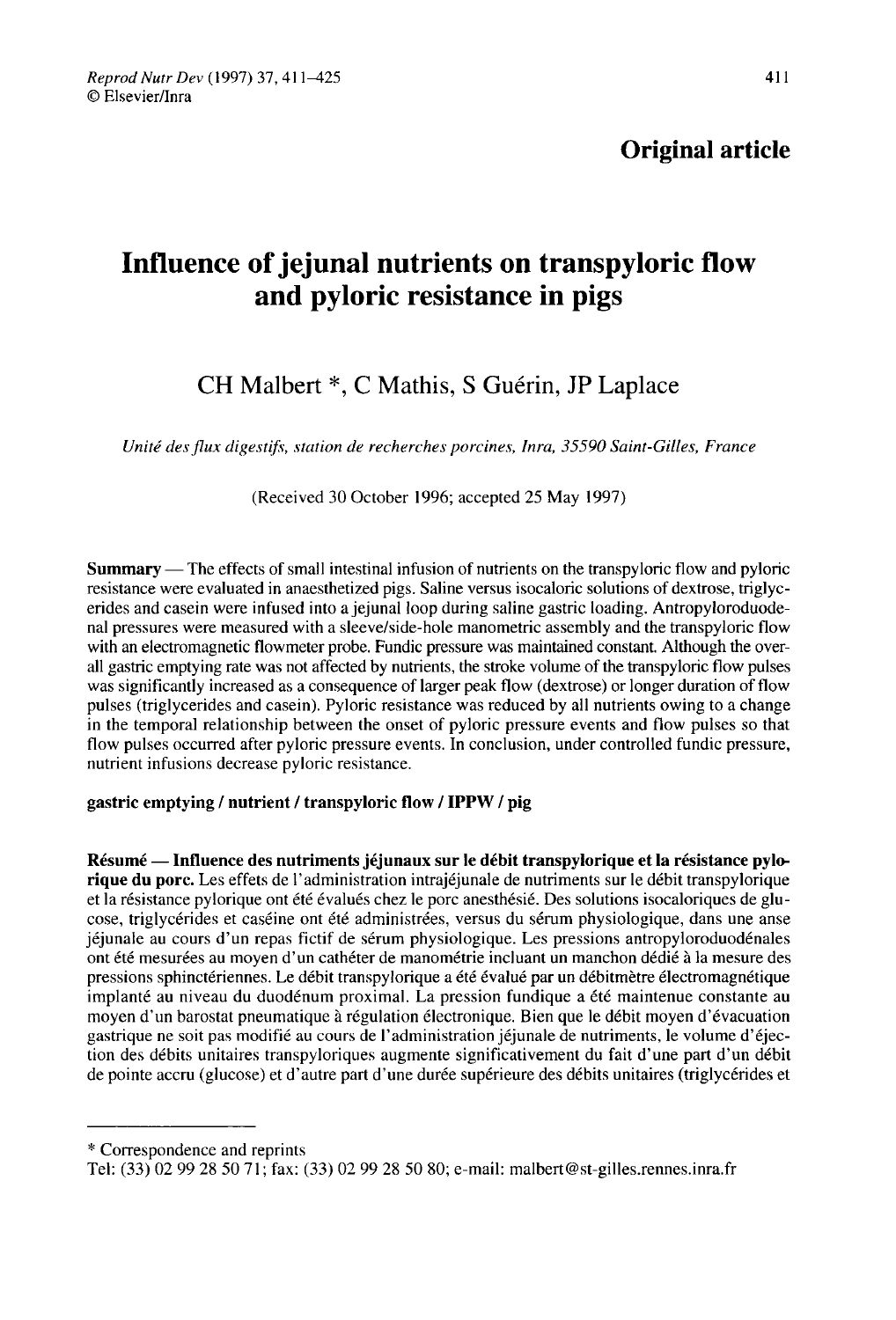caséine). La résistance pylorique est réduite par tous les nutriments car la relation temporelle entre la survenue du débit unitaire et l'événement manométrique pylorique est modifiée. En conclusion, lorsque les variations de tonus du fundus sont annulées, l'administration de nutriments entraîne une diminution de la résistance pylorique.

#### vidange de l'estomac / nutriment / débit transpylorique / contraction isolée du pylore / porc

Liquid meals containing nutrients empty more slowly from the stomach than nonnutrient isotonic liquids (Hunt and Stubbs, 1975) as a result of feedback from small intestinal luminal receptors. The magnitude of this decreased emptying rate is dependent on the nutrient (Hunt, 1983), the region (Lin et al, 1992) and the length of small intestine exposed (Lin et al, 1990). The motor mechanisms by which stimulation of small intestinal receptors leads to slowing of gastric emptying are still poorly understood (Heading, 1994) but a combination of reduced propulsion and increased resistance to outflow is thought to be responsible (Miller et al, 1981; Malagelada, 1989). In both animal and human studies, small intestinal infusion of nutrients is associated with decreased fundic tone (Azpiroz and Malagelada, 1985a), reduced antral motility (White et al, 1981; Keinke and Ehrlein, 1983), stimulation of both phasic and tonic pressure waves localized to the pylorus (Heddle et al, 1988b), changes in the diameter of the pylorus (Ehrlein, 1992) and increased duodenal motility (Weisbrodt et al, 1969; Haba and Sarna, 1993). The former motility patterns observed at the pyloric region are supposed to produce an increased resistance. However, because of the methodological difficulty in assessing resistance, ie, the phenomenological description of the relationship between pressure differences and flow within the pyloric segment (Malbert et al, 1995), the pyloric resistance has never been truly quantified in situations associated with slower gastric emptying (Horowitz and Dent, 1994). We have now

measured pyloric resistance during the jejunal administration of macronutrients.

Gastric emptying is an integrated pro cess (Malbert and Mathis, 1994) and is dependent on the relationship between motor events in different regions of the stomach and proximal small intestine. Furthermore, the stomach is capable of considerable compensation before the overall rate of gastric emptying is compromized (Malbert and Mathis, 1994). Since nutrients infused at the jejunal level decrease fundic tone (Azpiroz and Malagelada, 1985a), it is impossible to evaluate the effect of small intestinal nutrient infusion on pyloric resistance unless the influences of compensatory mechanisms located proximal to the pylorus (fundic tone) are minimized or nullified. In our experimental design, we incorporated a barostat bag positioned in the fundus to nullify fundic pressure changes associated with modifications of the fundic tone (Azpiroz and Malagelada, 1986). Hence, using this experimental procedure, changes in transpyloric flow are only representative of antro-duodenal motility and pyloric resistance.

The aim of this study was to measure the pyloric resistance during chemical stimulation of the small intestine to evaluate the variations in pyloric resistance and to test the hypothesis that an increased pyloric resistance is partially responsible for the delayed emptying induced by intestinal nutrient stimulation. Isocaloric loads of dextrose, lipid and amino-acid were used as inhibitory substances.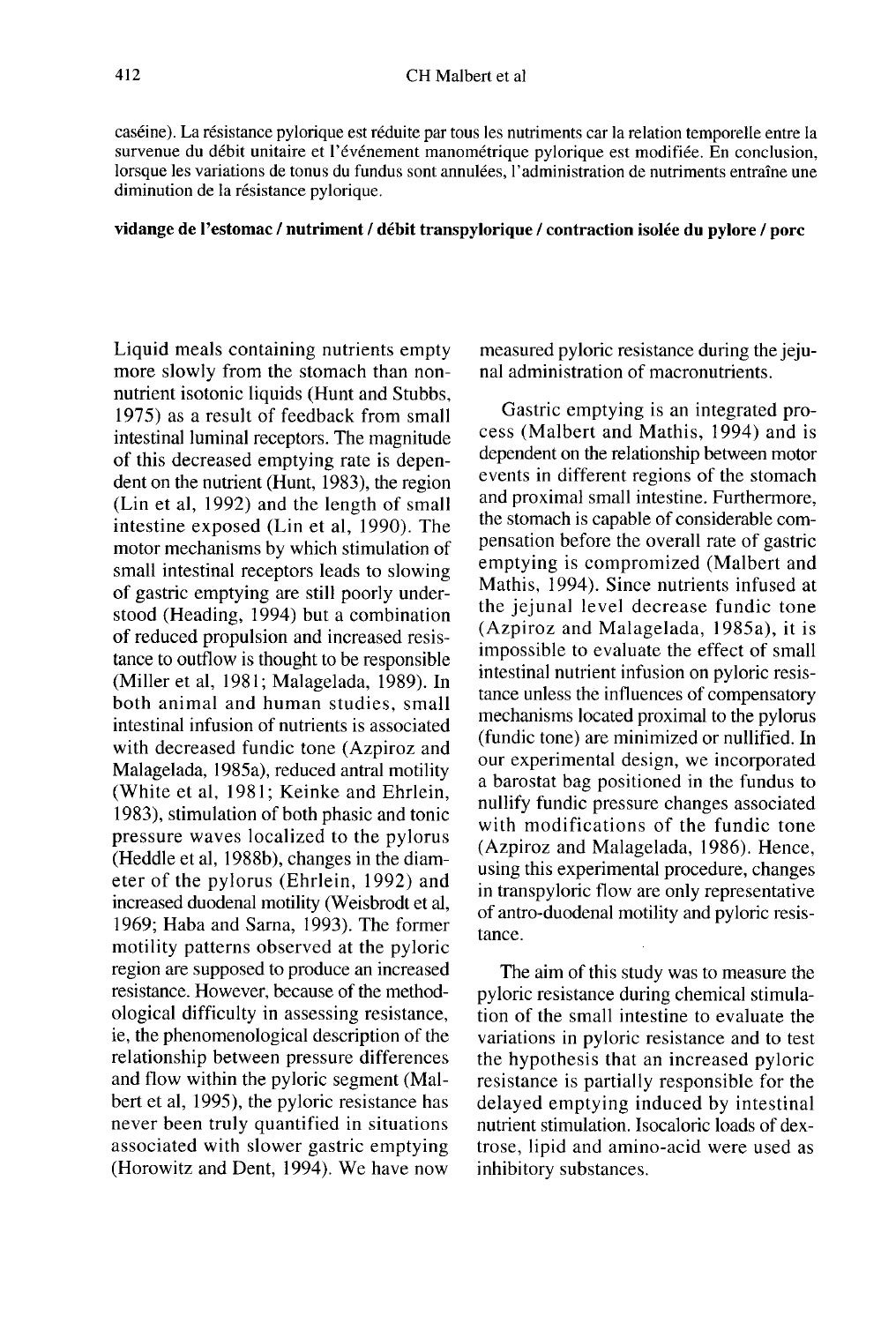## MATERIALS AND METHODS

#### Experimental protocol

Eight Meishan female pigs (mean weight,  $36.5 \pm$ 3.4 kg) aged 4 months were used. The animals were fasted for 24 h before each experiment. Recordings were made with the animals in a dorsal recumbent position. Recordings started at a minimum of 160 min after completion of the surgical procedure. This delay was necessary to observe at least one regular activity phase of the migrating motor complex. At completion of this phase, saline was infused into the stomach and data recorded demonstrated that the duodenal outflow rate was permanently higher than 4 mL per minute. This minimum outflow rate was selected because it was within the range found in conscious pigs after gastric instillation of 1 000 mL saline (Treacy et al, 1990) and it enabled a steady pyloric resistance for prolonged periods (Malbert and Mathis, 1994; Malbert et al, 1995).

A jejunal loop, 70 cm in length, formed by the first jejunal segment distal to the ligament of Treitz, was infused at 5 mL min<sup>-1</sup> for 40 min with a test solution consisting of either saline



Fig 1. Surgical preparation (top panel) and study plan to evaluate the effects of small intestinal nutrients on pyloric resistance. Test solutions (saline or nutrients) were infused in a small intestinal loop for 40 min. Saline was infused in the loop during 40 min before and after the test solution. Between each experimental period, a saline wash was performed until the flow patterns were not significantly different from those recorded before the initial infusion in the loop.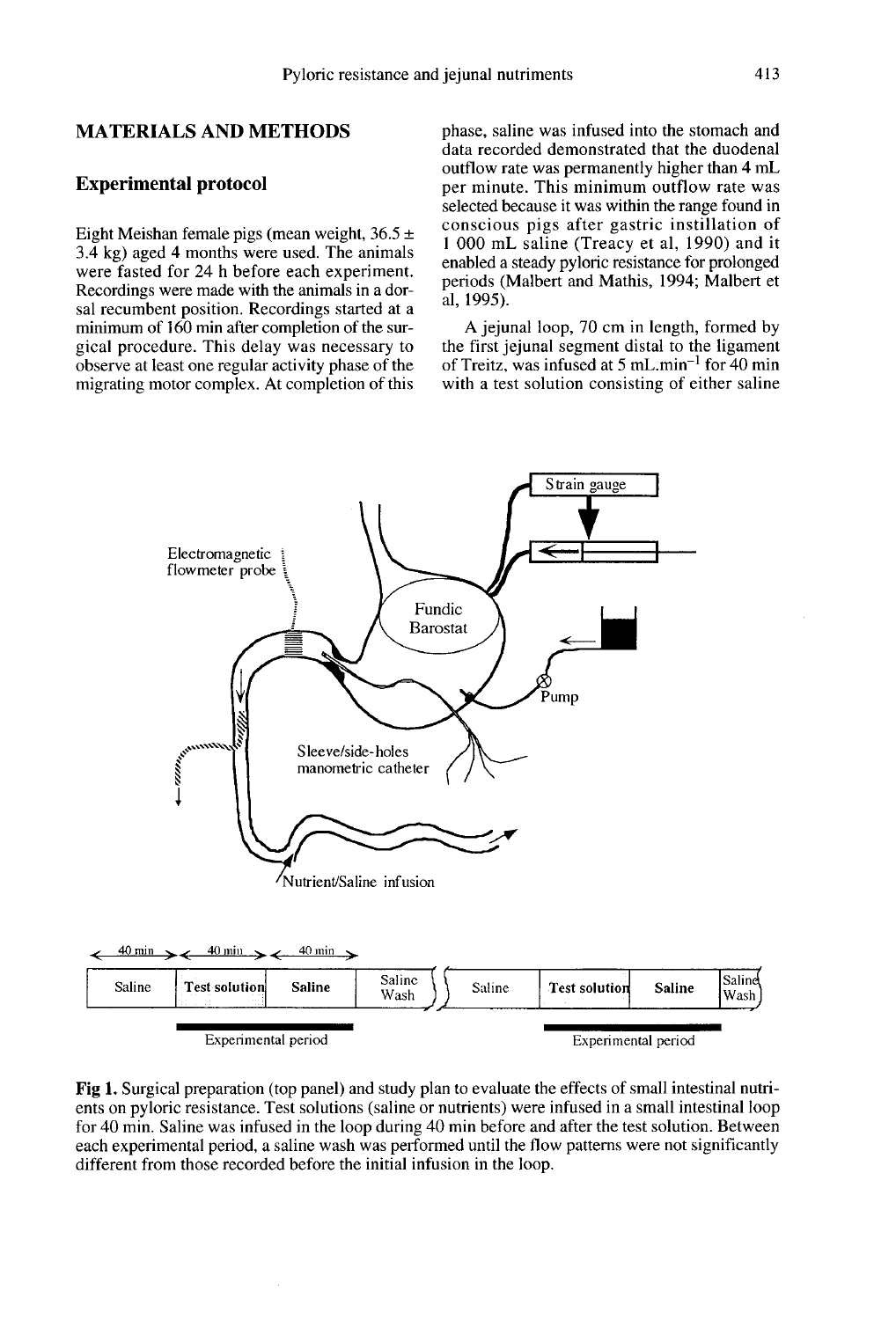(hereafter called test saline) or one of the three nutrient containing solutions in a randomized order: 300g.L-! dextrose, 10% triglycerides emulcasein hydrolysate (enzymatic hydrolysate, sion (Intralipid, KabiVitrum Ltd), <sup>2</sup> the three<br>226g.L<sup>-1</sup><br>226g.L<sup>-1</sup><br>1rolysate Bayer). All nutrient containing solutions delivered  $4.6$  kJ.mL<sup>-1</sup>. The pH of the solutions was adjusted to 6.8 and their osmolarities were 1 322, 337 and 2 389 mosm. $L^{-1}$ , respectively. After the 40 min nutrient infusion, an additional 40 min infusion of saline was performed. This infusion was included in the experimental period since within this period, nutrient remained partially present in the loop (fig 1). About 30 min of saline infusion were required to clear the loop after infusion of the triglycerides emulsion, as indicated by the colour of the effluent.

For 40 min before each test infusion, saline was infused at a rate of 5 mL min<sup>-1</sup>. After each experimental period, saline was also infused in the loop for a minimum of 40 min (40-100 min range) to enable a recovery from the previous test infusion. Infusion of a different test solution was initiated only when the stroke volume of the flow pulses was greater than 0.5 mL and the interval between antral pressure events was less than 40 s (Malbert and Mathis, 1994). These threshold values were also found, in all animals, before the initial test infusion (Malbert et al, 1995).

## Anaesthesia

Pigs were preanaesthetized with Ketamine  $(5 \text{ mg} \cdot \text{kg}^{-1})$  intramuscularly, gift of Rhône Merieux). Suppression of the pharyngo-tracheal reflex was obtained by administration of halothane (5% v/v) via a face mask immediately before intubation. A venous cannula was inserted into the marginal vein of the ear to infuse a mixture of  $\alpha$ -chloralose (60 mg.kg<sup>-1</sup>, Sigma) and urethane (500 mg.kg<sup>-1</sup>, Sigma) that was used<br>alone for the remainder of the study. The pigs were mechanically ventilated by a Siemens SAL 9000 at a respiratory rate of 18 breaths.min<sup>-1</sup>. Ventiane (500 mg.kg<sup>-1</sup>, Sigma) that was used<br>for the remainder of the study. The pigs<br>mechanically ventilated by a Siemens SAL<br>ventilator with a tidal volume of 15 mL.kg<sup>-1</sup><br>espiratory rate of 18 breaths.min<sup>-1</sup>. Ventilation was adjusted to obtain normocapnia (endtidal carbon dioxide pressure at 35-45 mmHg). Normocapnia at baseline was measured using an infrared capnograph (Engström Eliza) with air sampling at the Y piece of the ventilator. The fractional inspired concentration of oxygen was set at 0.6 and pulse oxymetry (Sp02) was continuously monitored using a sensor (Ohmeda, pulse oxymeter) attached to the pig's tail. During

the surgical procedure, a catheter was inserted in the carotid artery and connected to a pressure transducer to measure continuously the heart<br>rate, systolic, diastolic and differential pressures. A surgical level of anaesthesia (no eye lid reflex, no change in blood pressure or heart rate in response to distress) was maintained by supplemental injection of chloralose-urethane mixture without additional use of halothane (Malbert and Mathis, 1994). When the heart rate increased by more than  $20\%$  or when the systolic plus the differential pressures increased by more than 20%, chloralose-urethane mixture was administered more than 20% or when the systolic plus the dif-<br>ferential pressures increased by more than 20%,<br>chloralose–urethane mixture was administered<br>at 200 mL.h<sup>-1</sup> to avoid alteration in hemody-<br>namic function. Internal tempera namic function. Internal temperature of the pigs was maintained constant  $(\pm 0.5 \degree C)$  by a heating element included in the surgical table and proportionally regulated by the animal rectal temperature. Volemia was also maintained constant via constant IV infusion of Ringer-Lactate at  $70 \text{ mL} \cdot \text{h}^{-1}$ . was manual<br>element in<br>portionally<br>perature. V<br>via consta<br>70 mL.h<sup>-1</sup>.

## Animal preparation

A midline abdominal incision was made to insert sensors designed to measure motor activity and transpyloric flow as follows.

A manometric assembly incorporating a sleeve sensor was located astride the pylorus. The assembly had three side holes and a sleeve sensor (length  $=$  4 cm) adapted specifically for the measurement of pyloric pressure (Dent, 1976). The 3.5 mm diameter manometric probe was inserted into the antrum through a small incision in the ventral corpus and positioned so that one side hole was located in the terminal antrum  $-2$  cm from the orad end of the sleeve and one within the pyloric canal at 2 cm from the orad end of the sleeve. The third sidehole was positioned in the duodenal bulb about 4 mm from the distal end of the sleeve. The manometric assembly was sutured to the duodenal wall and anchored by a purse suture to the antrum to maintain the correct position of the sideholes (Malbert et al, 1992).

A flowmeter probe (Malbert and Latour, 1987) was inserted in the duodenal lumen with its proximal edge less than 5 mm from the distal end of the pylorus as described previously (Malbert et al, 1992). The duodenal effluent was drained through a silicon tube (8 mm ID) with its tip positioned 12 cm from the distal end of the flowmeter. A pressure of 490 Pa (above atmo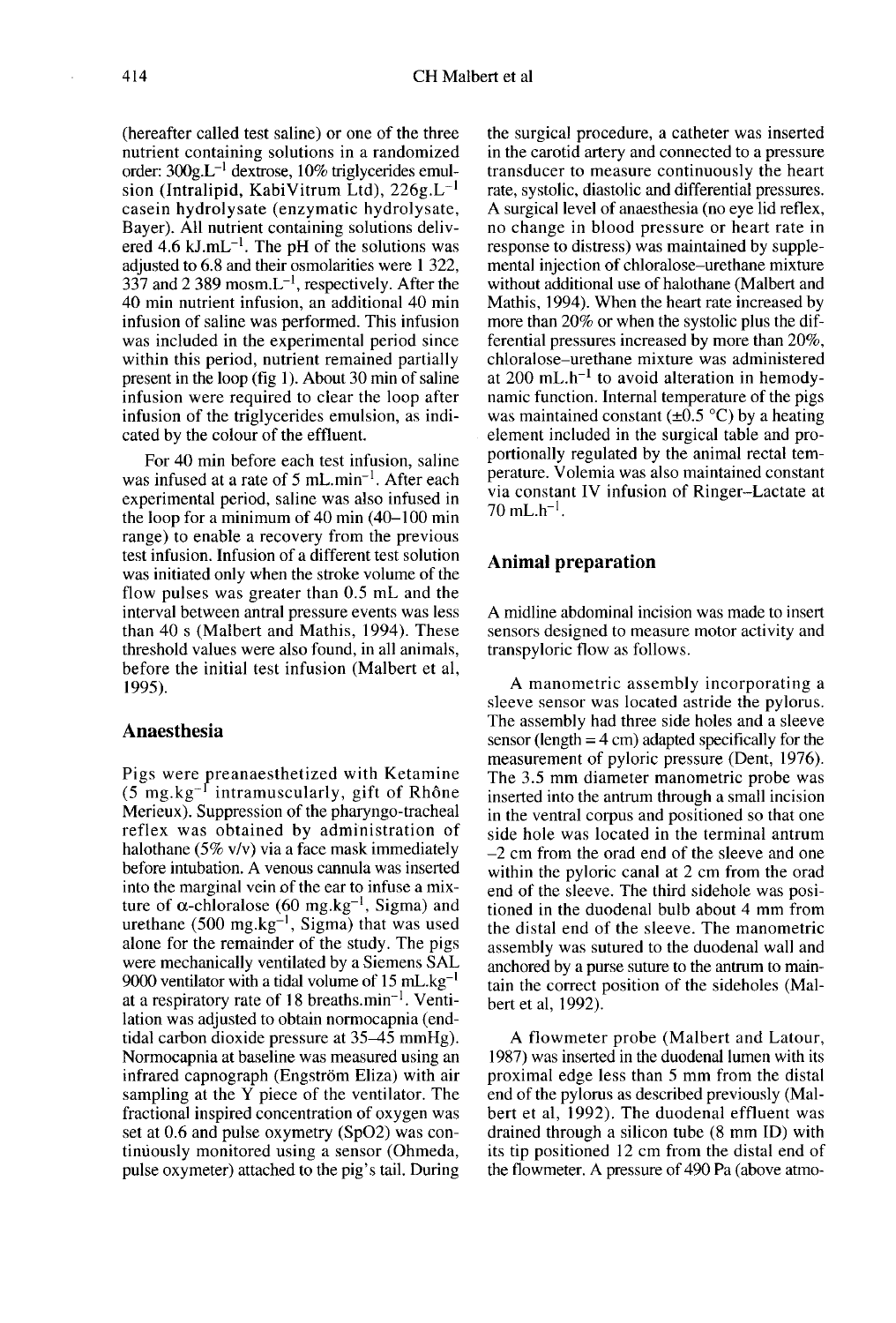spheric pressure) was maintained between both ends of the catheter (fig 1).

A silicon tube (10 mm OD, 8 mm ID) inserted 15 cm orad to the pylorus delivered normal saline<br>into the stomach at a constant rate of 5 mL.min<sup>-1</sup>. A polyurethane bag with a maximal capacity of 700 mL connected to a double lumen tube (10 mm OD, 8 mm ID) was also positioned in the fundus and sutured to the fundic wall at the point of entry. The bag was attached to a computer-controlled pneumatic barostat (Malbert and Ruckebusch, 1989b) that maintained the intrabag pressure at 980 Pa (above atmospheric pressure), a pressure that did not modify the gastrointestinal motility pattern (Azpiroz and Malagelada, 1985b) or the gastric emptying rate of liquid meal (Ropert et al, 1993), (fig 1). The combination of the barostat and the constant intragastric infusion of saline maintained a constant distension of the stomach and minimized any influence of changes in fundic tone on gastric emptying (Ropert et al, 1993).

Jejunal infusion and nutrient drainage were performed by isolating the lumen of the first jejunal arcade aboral to the ligament of Treitz from the remaining gut and inserting two catheters (10) mm OD, 8 mm ID), one at the proximal and one at the distal side of the loop inside the lumen. Neuromuscular continuity with the distal duodenum at one end and with the proximal jejunum at the other end was maintained by two bridges (7 mm in width, 10 mm in length) incorporating the tunica muscularis (Quigley et al, 1987).

#### **Measurements**

#### Motor events

The side-holes in the manometric assembly were perfused with degassed distilled water using a low-compliance pneumohydraulic pump (IP 8000, Gould, France), at a reservoir pressure of 760 mmHg, giving a constant flow rate of  $0.3$  mL.min<sup>-1</sup> (Arndorfer et al, 1977). The sleeve France are measured at all the unit of the compliance preumohydraulic pump (IP 8000, Gould, France), at a reservoir pressure of 760 mmHg, giving a constant flow rate of 0.3 mL.min<sup>-1</sup> (Arndorfer et al, 1977). The sleeve c shorter capillary tube. Pressures were recorded with Gould P23XL pressure transducers and plotted on a multichannel recorder (ES 2000, Gould, France). Sudden occlusion of each catheter sidehole resulted in pressure rise over 400 mmHg. $s^{-1}$ . Pressures were digitized on line at a frequency of 10 Hz using a microcomputer (Macintosh II, Apple Computer) with an A/D card (NB MIO 16, National Instruments, Austin; MAD, Synectics, Stockholm and LabView 3.1, National

Instruments, Austin). The data were stored continuously on a hard disk for further analysis.

#### Flow rate

The flow probe was connected to an electromagnetic flowmeter as described previously (Malbert and Latour, 1987; Malbert and Mathis, 1994; Malbert et al, 1995). The electromagnetic flowmeter was based on a Gould flowmeter (SP 2002) and was connected to a micro-controller (SAB 80515, Siemens, Munchen, Germany), which continuously adjusted the baseline. Retrograde flow was detected as a deflection of the flow path below the baseline. As in previous studies (Malbert and Ruckebusch, 1991; Malbert and Mathis, 1994), the whole recording setup was calibrated in vitro using a custom made pulsatile pump that propelled saline at different flow rates and flow pulse durations. The duodenal effluent was continuously weighed by a load cell (QB 742, Phi mesure, France) for subsequent determination of non-pulsatile flow, ie, flow episodes lasting more than 8 s.

#### Data analysis

Analyses were performed using the analysis software of MAD (Synectics, Stockholm) and Labview 3.1 (National Instruments, Austin).

#### Gastroduodenal pressures

All pressures were referenced to a virtual plane 10 cm above the surgery table to suppress any hydrostatic pressure between the output of the side-holes and the external pressure transducers. Pressure events were defined as phasic increases in pressure greater than 10 mmHg that lasted more than 1 s. Basal antral, pyloric and duodenal pressures were calculated as the mean of all data points between pressure events. Pressure and flow events were considered to be temporally related when the time interval between the onset of a pressure event in the terminal antrum or pylorus and the onset of a flow pulse was less than 10 s  $(-10 s, +10 s)$ . Pyloric pressure events not temporally associated  $(\pm 2 s)$  with terminal antral or proximal duodenal pressure events (Heddle et al, 1988a) were considered as isolated pyloric pressure events (IPPWs).

#### Flow rate

For each flow pulse: peak flow rate (in millilitre per second), stroke volume (in millilitres) and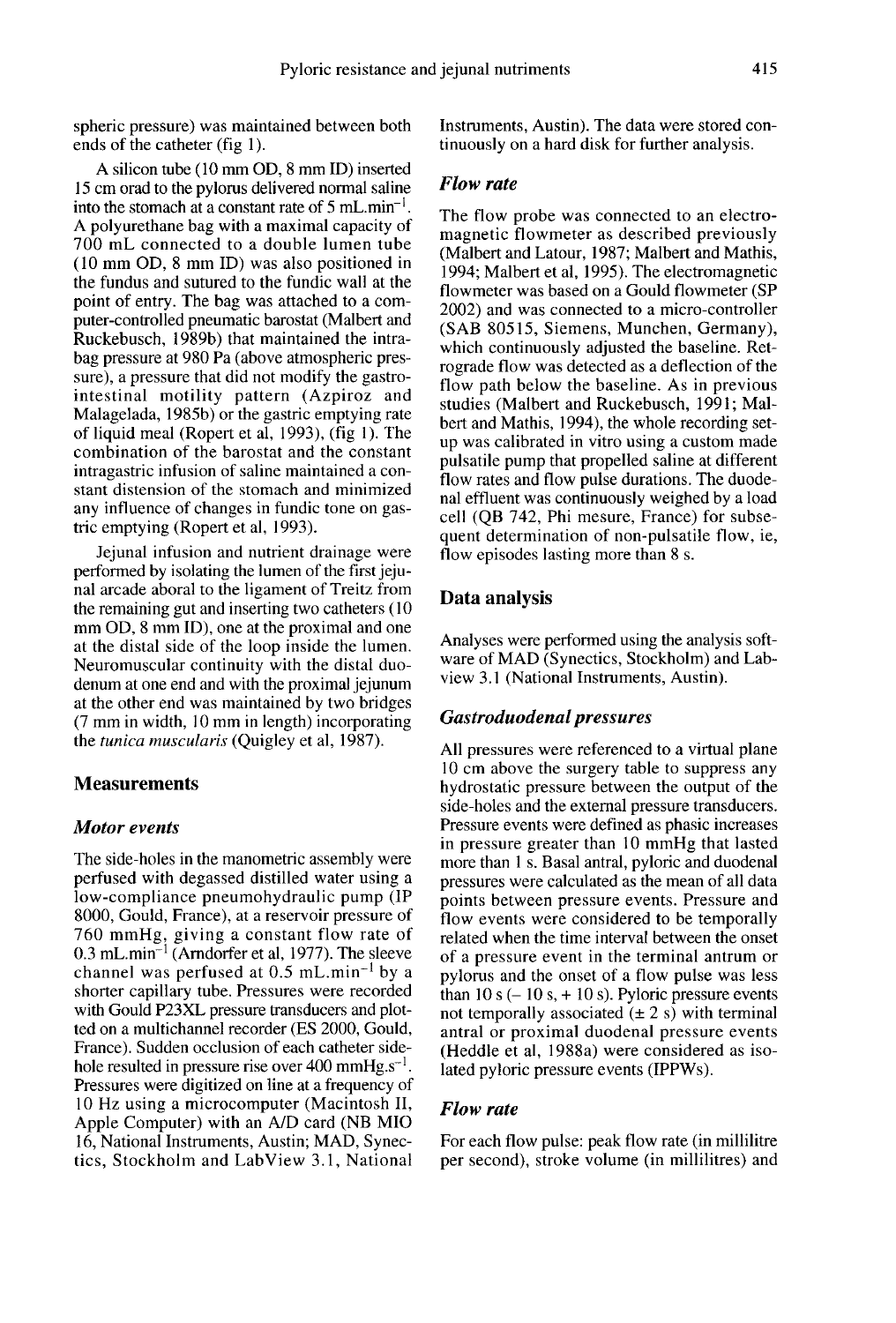pulse duration (in seconds) were automatically derived from the curve  $V' = f(t)$  according to the previously described methods (Malbert and Ruckebusch, 1989a; Malbert et al, 1992). A flow pulse was defined as a flow increase above the previously described methods (walbert and<br>Ruckebusch, 1989a; Malbert et al, 1992). A flow<br>pulse was defined as a flow increase above the<br>baseline greater than 0.5 mL.s<sup>-1</sup>, that lasted more<br>than 1 s and less than 8 s. Mult than I s and less than 8 s. Multiple criteria, which included the beginning and end slopes, decline time, shoulder slope, were used to define the onset of flow pulse (Malbert et al, 1995). Separation of merged flow pulses from those with multiple peaks was performed using interpeak duration and height parameters. Non-pulsatile flow was quantified by subtracting the volume of pulsatile flow from the total volume of duodenal effluent.

## Pyloric resistance

Values for pyloric resistance were calculated from the pressure and flow data by an analysis of the relationship between the pressure and flow rate (Malbert and Ruckebusch, 1991). Pyloric resistance depends on the flow rate and the pressure gradient across the pylorus, and hence, pyloric resistance changes during each flow pulse. The mean resistance for each flow pulse was calculated as the mean flow divided by the mean pressure during the flow pulse. Mean resistance values corresponded to the mean of 50 flow pulses.

## Statistical analysis

Data are presented as mean values ± SEM. Pressure and flow events were quantified for 10 min intervals starting at the beginning of test infusions and continuing for 80 min. During this period, differences between nutrient containing solutions and saline test solution were assessed using Fisher PLSD tests. Statistical significance was tested by repeated measure one-way or twoway analysis of variance where  $P < 0.05$  was considered to be significant.

## RESULTS

## Motor Activity

## **Test saline infusion**

The basal pressure recorded by the sleeve sensor during saline infusion (0-80 min) was  $23.8 \pm 1.94$  mmHg (table I). There was no significant difference between the first and the second 40 min periods. The amplitude of the terminal antral pressure events was not significantly different from that of the phasic pyloric pressure events but was about twice that of duodenal ones  $(49.8 \pm 3.93)$ . 51.1  $\pm$  4.24 and 26.2  $\pm$  1.34 mmHg for the

Time (min) Test saline Dextrose Intralipid Casein Basal  $-40,0$  $21.0 \pm 2.99$ <sub>s</sub>  $21.4 \pm 3.52$  $22.9 \pm 2.28$  $22.1 \pm 1.26$  $18.4 \pm 0.89_h$ Pressure 0.40  $23.5 \pm 2.00$  $12.6 \pm 0.48$ <sub>d</sub>  $15.7 \pm 0.30_c$  $(mmHg)$ 40,80  $24.0 \pm 2.10$ <sub>s</sub>  $15.9 \pm 0.34$ <sub>c</sub>  $11.5 \pm 0.34$ <sub>d</sub>  $12.9 \pm 0.08$ <sub>d</sub> **IPPW**  $-40,0$  $65.5 \pm 3.52$ <sub>a'</sub>  $60.4 \pm 3.93$ <sub>a</sub>  $58.8 \pm 2.39$  $62.1 \pm 2.70$ <sub>a</sub>  $50.7 \pm 3.51$  $39.6 \pm 8.74$  $45.1 \pm 4.80$ <sub>c</sub> Amplitude  $0.40$  $59.2 \pm 4.69$ 40,80  $61.0 \pm 4.21$ <sub>a</sub>  $38.4 \pm 3.58$ <sub>h'</sub>  $32.3 \pm 7.66_{\rm d}$  $(mmHg)$  $40.4 \pm 2.24_{\rm b}$ **IPPW**  $24.9 \pm 3.35$ <sub>a"</sub>  $-40,0$  $22.4 \pm 4.06$ <sub>a"</sub>  $21.2 \pm 3.20$ <sub>an</sub>  $19.7 \pm 3.20$  $22.0 \pm 2.37_{a''}$  $23.6 \pm 2.58$ <sub>a"</sub>  $74.7 \pm 8.40$ <sub>c</sub>  $29.3 \pm 6.62$ <sub>h"</sub> Interval 0,40  $23.4 \pm 2.36$ .  $29.2 \pm 3.03_{h}$  $111.4 \pm 9.61$ <sub>d</sub> (seconds) 40,80  $56.3 \pm 6.00$ <sub>a</sub>

**Table I.** Basal pyloric pressure and characteristics of isolated pyloric pressure events recorded by the sleeve sensor before  $(-40 \text{ to } 0 \text{ min})$ , during  $(0 \text{ to } 40 \text{ min})$  and immediately after  $(40 \text{ to } 80 \text{ min})$  small intestinal saline, dextrose, Intralipid and casein infusions.

Mean ± SE for eight pigs. Values with different subscript letters were significantly different from each other at  $P < 0.05$  (two-way repeated measures Anova).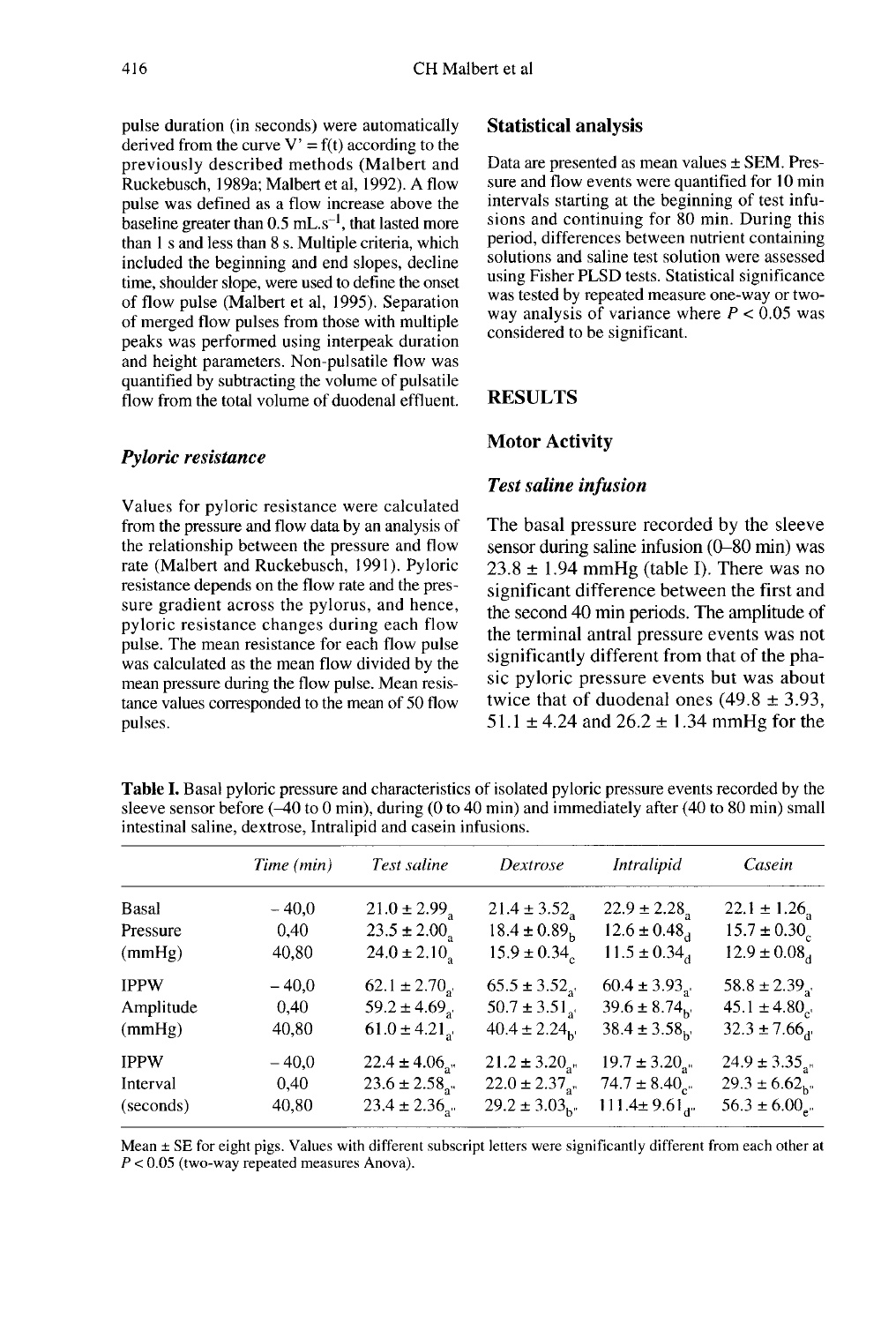antral, pyloric and duodenal pressure events, respectively). The mean interval between consecutive pyloric pressure events was 25.0  $\pm$  0.27 s (fig 2). IPPW represented 75% of the recorded pyloric pressure events (fig 3).

## Nutrient infusions

Nutrient infusions, irrespective of their nature, reduced basal pyloric pressure compared to test saline infusion (table I).



\* indicates a significant difference from test saline at  $P < 0.05$ .

Fig 2. Effects of jejunal nutrient infusion on the characteristics of isolated pyloric pressure events. The amplitude and frequency of IPPWs were significantly decreased by small intestinal nutrients. These effects were observed 40–60 min after the onset of dextrose infusion but occurred earlier with Intralipid and casein infusions.



Fig 3. Raw antro-pyloro-duodenal motility tracing in chloralose–urethane anaesthetized pig during gastric infusion of saline. Note the presence of antral and duodenal pressure events and the large proportion of IPPW accounting for 75% of the pyloric pressure events.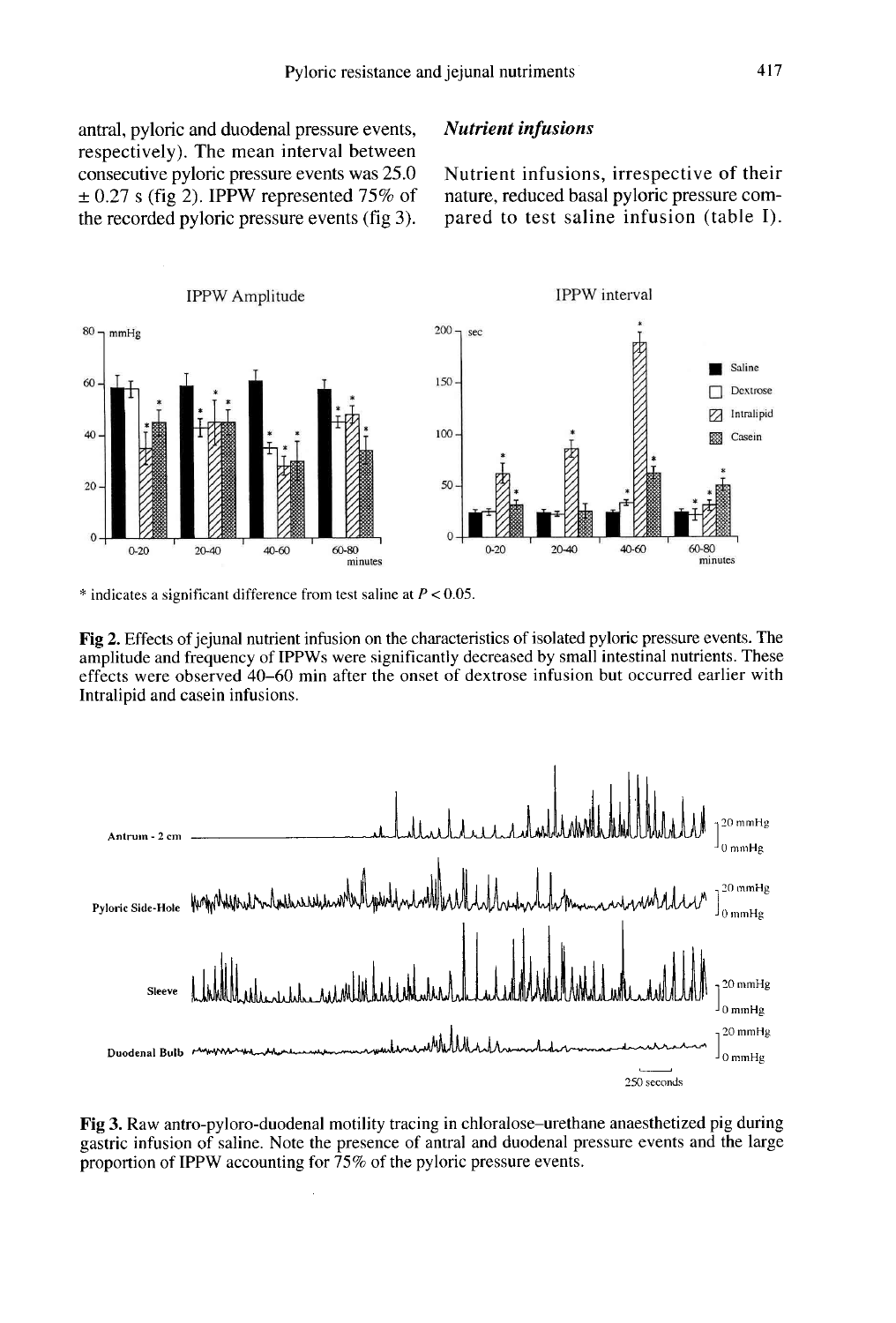Intralipid and casein infusions resulted in a greater decrease in basal pyloric pressure than in dextrose ( $P < 0.05$ ) with a pressure reduction of about 50% for 80 min. Antral and duodenal pressure events were abolished during all nutrient infusions. They recurred during the subsequent 40 min of saline infusion at various intervals related to the nutrient:  $15 \pm 4$  min,  $17 \pm 6$  min and  $29 \pm 8$  min after the termination of dextrose.

**Table II.** Characteristics of the transpoloric flow before  $(-40 \text{ to } 0 \text{ min})$ , during  $(0 \text{ to } 40 \text{ min})$  and immediately after (40 to 80 min) small intestinal saline, dextrose, Intralipid and casein infusions (see text for definitions of pulsatile and non-pulsatile flow).

|                             | Time (min)               | Test saline                                                                     | Dextrose                                                                                     | <i>Intralipid</i>                                                                            | Casein                                                                                |
|-----------------------------|--------------------------|---------------------------------------------------------------------------------|----------------------------------------------------------------------------------------------|----------------------------------------------------------------------------------------------|---------------------------------------------------------------------------------------|
| Total volume<br>emptied     | $-40.0$<br>0,40          | $179 \pm 11.1_a$<br>$168 \pm 10.8$ <sub>3</sub>                                 | $159 \pm 10.3$ <sub>a</sub><br>$160 \pm 9.5$                                                 | $165 \pm 9.5$                                                                                | $166 \pm 7.8$                                                                         |
| (mL)                        | 40,80                    | $171 \pm 9.1_a$                                                                 | $165 \pm 10.1$ <sub>a</sub>                                                                  | $156 \pm 10.4$ <sub>a</sub><br>$161 \pm 9.9$ <sub>s</sub>                                    | $164 \pm 10.0$ <sub>a</sub><br>$168 \pm 10.5$ <sub>a</sub>                            |
| Pulsatile<br>volume<br>(mL) | $-40.0$<br>0,40<br>40,80 | $130 \pm 5.5$<br>$134 \pm 7.4$ .<br>$135 \pm 6.9$ <sub>a</sub>                  | $131 \pm 9.0$<br>$126 \pm 6.8$<br>$129 \pm 6.5$ <sub>a'</sub>                                | $129 \pm 5.9$ .<br>$112 \pm 5.2$ <sub>h</sub><br>$113 \pm 8.0_{\rm k}$                       | $135 \pm 7.5$<br>$123 \pm 6.7$<br>$124 \pm 5.7$                                       |
| Pulsatile/<br>non pulsatile | $-40.0$<br>0,40<br>40,80 | $4.3 \pm 0.29$ <sub>an</sub><br>$4.0 \pm 0.58$ <sub>a</sub><br>$3.9 \pm 0.26$ . | $4.4 \pm 0.13$ <sub>an</sub><br>$3.7 \pm 0.49$ <sub>a"</sub><br>$3.6 \pm 0.30$ <sub>a"</sub> | $5.3 \pm 0.24$ <sub>a"</sub><br>$2.5 \pm 0.22$ <sub>b"</sub><br>$2.3 \pm 0.15$ <sub>h"</sub> | $4.5 \pm 0.29$ <sub>a"</sub><br>$3.0 \pm 0.17$ <sub>c</sub><br>$3.1 \pm 0.21_{e^{n}}$ |

Mean  $\pm$  SE for eight pigs. Values with different subscripts were significantly different from each other at  $P < 0.05$ (two-way repeated measures Anova).



Fig 4. Examples of the effects of jejunal nutrient infusion on pyloric motility and transpyloric flow recorded 30 min after the onset of the infusions. The reduced amplitude and frequency of pyloric pressure events induced by nutrient infusion were associated with a reduction in the frequency of the flow pulses. Apart from the well-defined flow pulses, small fluctuations in transpyloric flow were apparent.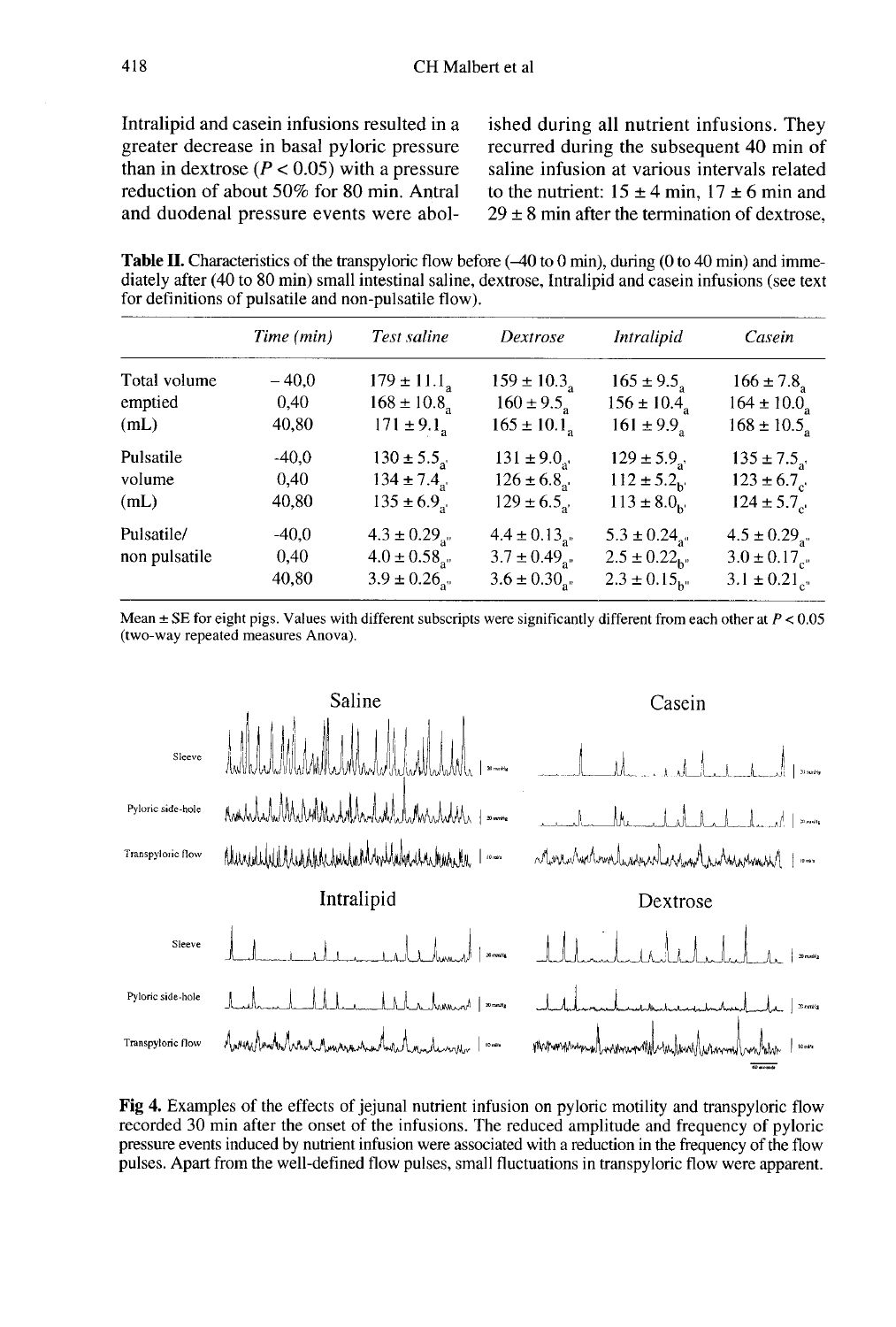casein and Intralipid infusions, respectively. The IPPWs recorded during and after nutrient infusions were of reduced amplitude and frequency compared to test saline infusion  $(P < 0.05$ , table I). The amplitude and frequency of pyloric pressure events were lowest during small intestinal intralipid infusion ( $P < 0.05$ , fig 2).

## Transpyloric flow

#### Test saline infusion

The mean gastric emptying rate was **Test saline infusion**<br>The mean gastric emptying rate was<br>4.2 mL.min<sup>-1</sup> about 90 min after the begin-

ning of intragastric instillation. Emptying<br>of saline was mostly pulsatile with 6.3  $\pm$ <br>0.41 flow pulses per minute (fig 4) and non-<br>pulsatile flow amounted to 20% of the total<br>gastric emptying (0.2  $\pm$  0.05 mL.min<sup>-1</sup>, of saline was mostly pulsatile with  $6.3 \pm$ 0.41 flow pulses per minute (fig 4) and nonpulsatile flow amounted to 20% of the total gastric emptying (0.2 table II). Flow pulse duration was  $4.6 \pm$ 0.15 s and the mean stroke volume  $0.8 \pm$ 0.23 mL (fig 5). In  $31\%$  of flow pulses, backflow events were recorded immediately upon the cessation of forward flow. The volume of the backflow episode amounted to 15% of the forward flow  $(0.1 \pm 0.03 \text{ mL})$ . There were no significant differences in the characteristics of flow pulses between the first and the second 40 min of the experimental period (see fig 5).



 $*$  indicates a significant difference from test saline at  $P < 0.05$ .

Fig 5. Effects of jeiunal nutrient infusion on the characteristics of flow pulses. All nutrient infusions reduced flow pulse frequency. The stroke volume of flow pulses was increased between 40 and 60 min after the onset of dextrose, Intralipid and casein infusions. This increased stroke volume reflected an increased peak flow rate (dextrose) and a longer duration of the flow pulses (Intralipid and casein).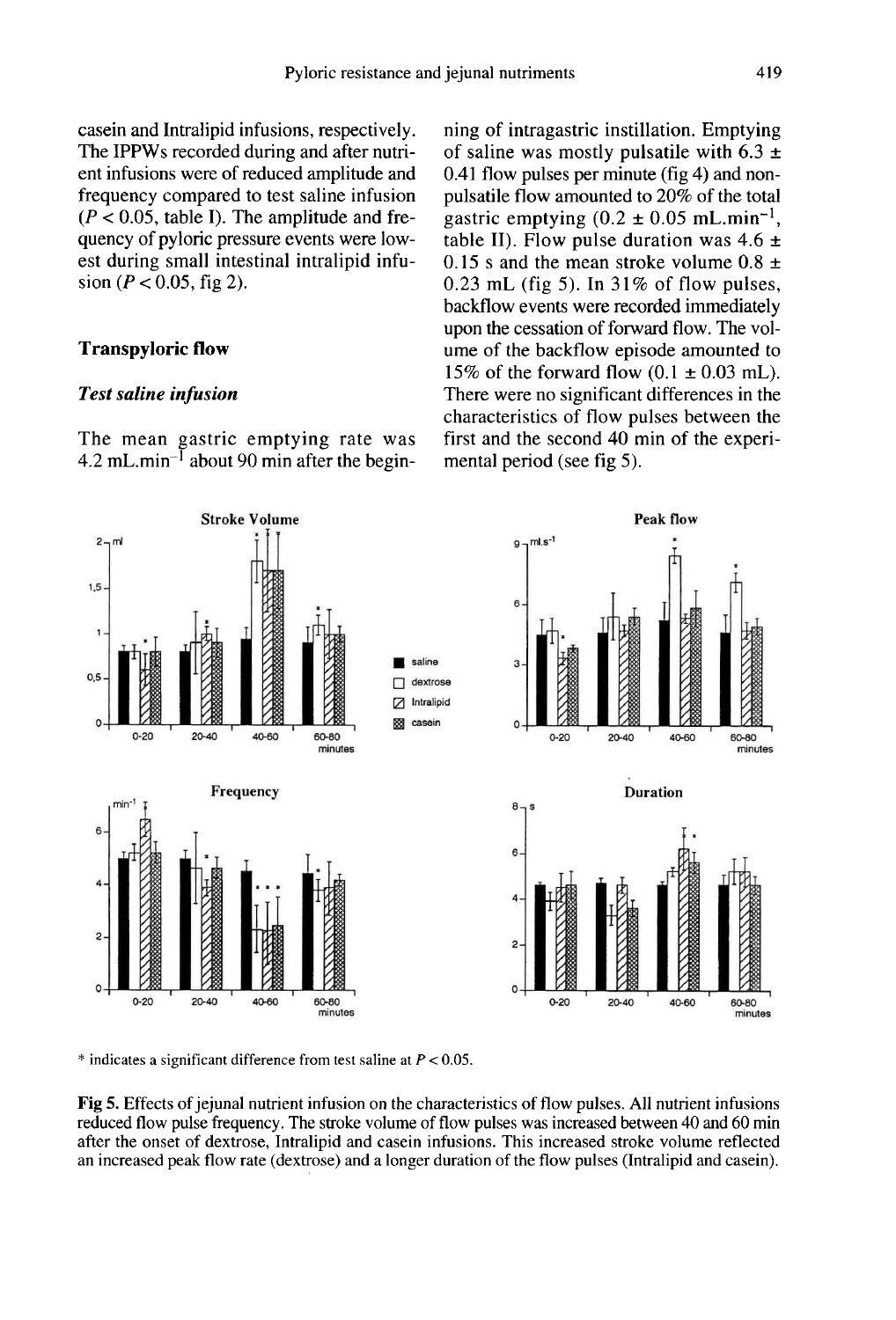## Nutrient infusions

Nutrient infusions did not alter the overall gastric emptying rate of saline (table II) but did modify the individual characteristics of the transpyloric flow pulses. Intralipid and to a lesser extent casein infusions, but not dextrose, increased significantly the amount of non-pulsatile transpyloric flow.

All nutrient infusions were associated with flow pulses of significantly greater stroke volume (fig 5) and reduced frequency. In all cases, these effects were observed 40 to 60 min after the onset of the infusions and there was no significant difference between nutrients. The cause of the increased stroke volume of flow pulses differed between nutrients. For dextrose, the increased stroke volume reflected greater peak flow compared to test saline infusion

 $(8.4 \pm 0.37 \text{ mL} \cdot \text{s}^{-1} \text{ versus } 4.6 \pm 0.92 \text{ mL} \cdot \text{s}^{-1}$ .  $P < 0.05$ ) while for Intralipid and casein infusions, flow pulses were of longer duration (6.2  $\pm$  0.93 and 5.6  $\pm$  0.46 s for Intralipid and casein, respectively, versus  $4.6 \pm 0.15$  s for test saline infusion,  $P < 0.05$ ) without any change in peak flow. Backflow episodes amounted to 24% of the forward flow for dextrose and were absent for Intralipid and casein infusions (see fig 6). Forty minutes after the onset of Intralipid and casein infusion, backflow was less than 1\% of the forward flow.

## Pressure-flow relationships

#### Test saline infusion

Transpyloric flow pulses occurred  $0.8 \pm$ 0.24 s before the onset of a pyloric pressure



Fig 6. Example of effects of jejunal nutrient infusion on the relationship between pyloric pressure events and flow pulses at 30 min after the onset of the infusions. During test saline infusion, the transpyloric flow pulses occurred before or during the onset of pyloric pressure events whereas most flow pulses occurred after pyloric pressure events during nutrient infusions.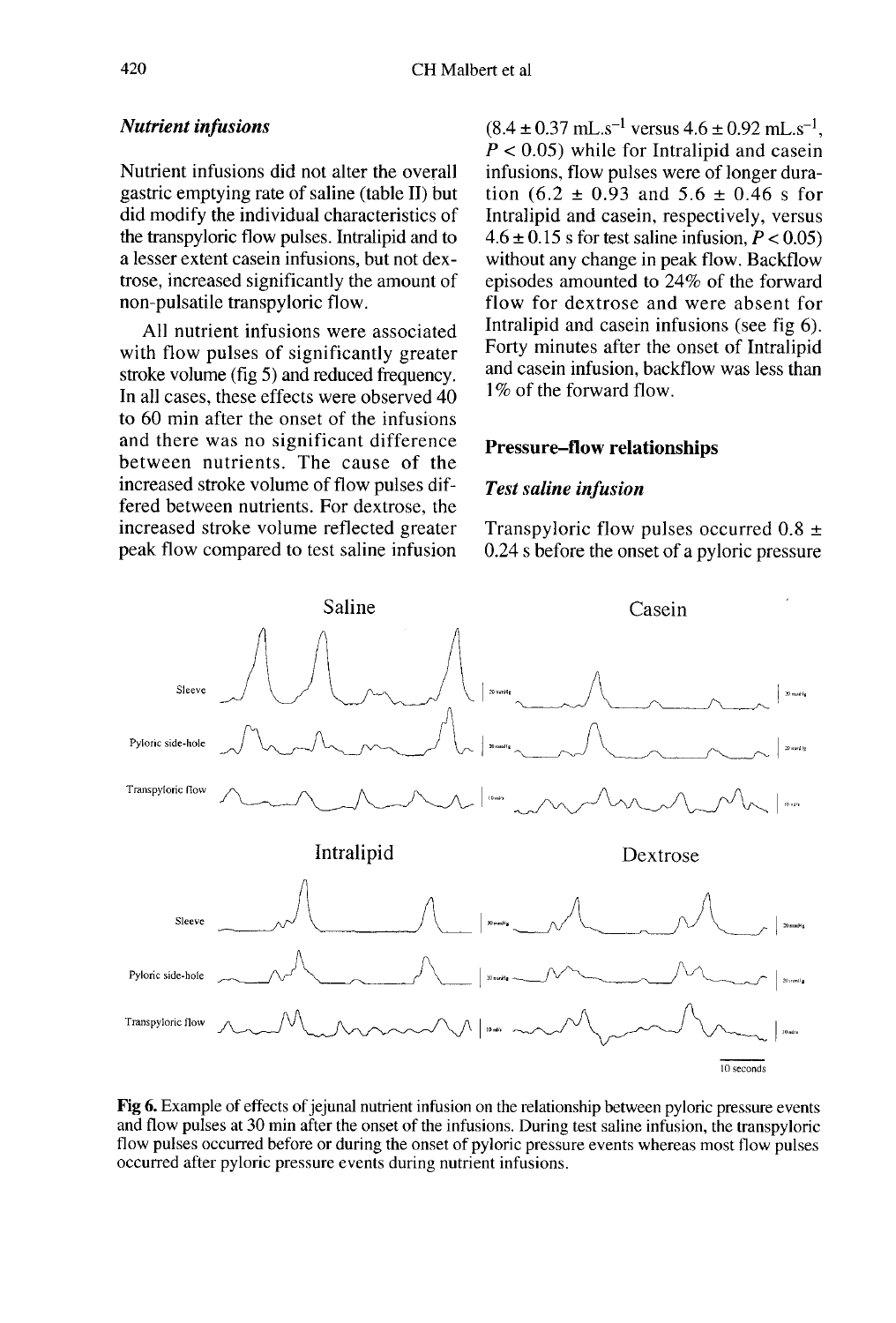

Fig 7. Time interval between the onset of a pyloric (sleeve) pressure event and a flow pulse during test saline, dextrose, Intralipid and case in infusions. Data are expressed as a percentage of the pyloric events. The vertical grey lines represent the mean  $\pm$  SEM of the time interval. During all nutrient infusions, the distribution of the time interval was shifted to the right indicating the occurrence of a pyloric pressure event before the onset of a flow pulse.

event (fig 7). The end of the flow pulse was always associated with the onset of this pyloric pressure event (fig 6). Sixteen percent of the flow pulses were not associated with a pyloric pressure event. The stroke volume of these pulses was less  $(0.6 \pm 0.19)$ versus  $0.8 \pm 0.23$  mL,  $P < 0.05$ ) than that of flow pulses associated with pyloric pressure events.

The relationship between flow and transpyloric pressure difference was ellipsoidal so that flow rate and pressure difference increased and then decreased simultaneously. Mean pyloric resistance was 4.6 ± sure events.<br>The relationship between f<br>transpyloric pressure difference v<br>soidal so that flow rate and pressu<br>ence increased and then decreased<br>neously. Mean pyloric resistance v<br>0.54 mmHg.mL<sup>-1</sup>.s<sup>-1</sup> (0-80 min).

#### Nutrient infusions

All nutrient infusions altered the temporal relationship between the onset of a transpyloric flow pulse and a pyloric pressure event so that most flow pulses occurred after the onset of a pyloric pressure event. The mean interval between the flow pulses and the pyloric pressure events were  $0.3 \pm 0.46$ ,  $0.7 \pm 0.46$  and  $0.4 \pm 0.35$  s for dextrose, Intralipid and casein infusion, respectively (fig 7). For all three nutrients, the number of flow pulses unassociated with a pressure event was not significantly different from that observed during test saline infusion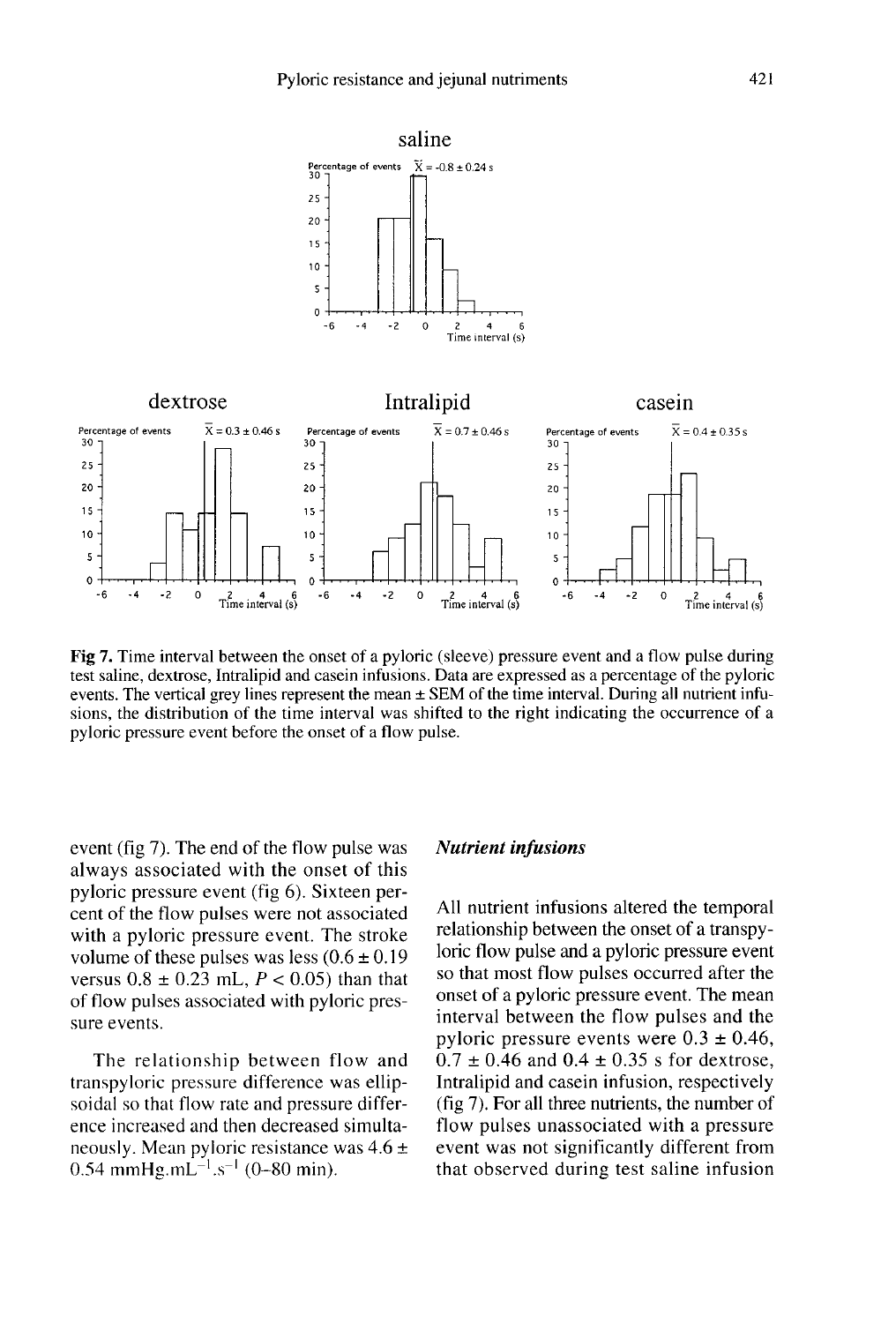

\* indicates a significant difference from test saline at  $P < 0.05$ .

Fig 8. Time course of pyloric resistance during test saline, dextrose, Intralipid and case in infusions. Pyloric resistance was lowered by all three nutrients 40–60 min after the onset of the infusion.

(18% versus 16% for test saline infusion,  $P > 0.05$ ).

Pyloric resistance was reduced  $(P < 0.05)$ by all nutrient infusions compared to test saline, with a maximum decrease at 40 to 60 min (fig 8). The decrease in pyloric resistance occurred earlier (20 to 40 min) after intralipid infusion but after this time (40 to 80 min) there was no significant difference between nutrients ( $P > 0.05$ ). Indicative of a reduction in pyloric resistance, the slopes of the pressure-flow relation decreased but remained ellipsoidal during nutrient infusions.

## DISCUSSION

The main findings of this study are three fold. First, the overall gastric emptying of saline was not modified by intestinal infusion of nutrients while the fundic pressure was held at 980 Pa. Second, the pattern of

transpyloric flow was modified drastically by the intestinal nutrient infusions. The flow pulses were of larger stroke volume but less frequent and the amount of non-pulsatile flow was increased. Third, these changes in the pattern of transpyloric flow were accompanied, for all nutrients, hy a marked decrease in pyloric resistance related to changes in the temporal relationship between pyloric pressure events and flow pulses.

One important issue is the appropriate ness of the anaesthetized pig model used. We have previously shown that the present model exhibits (i) the pattern of gastric and duodenal occlusive motor events and (ii) the transpyloric flow pattern observed in awake animals (Malbert et al, 1995). Extrinsic and intrinsic nervous control of motor and flow patterns was also present in this model (Malbert and Mathis, 1994). The concentration of nutrient infused in the small intestine was within the range of that known to slow gastric emptying in the pig (Gre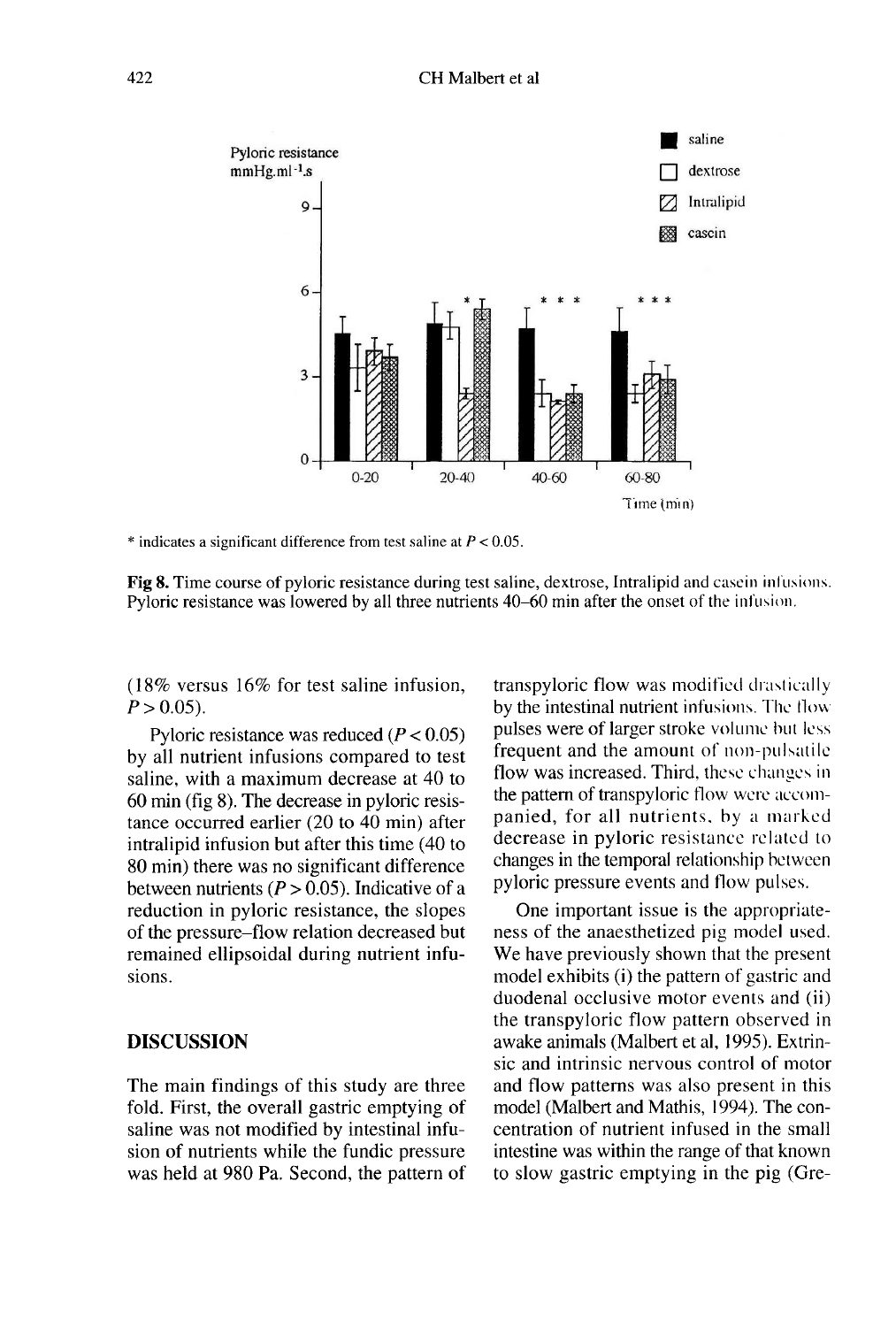gory and Rayner, 1987; Landers et al, 1990). The length of the nutrient exposed jejunal segment was about equal to 2/lOth of the total small intestine length; a value within the range of those explored by others (Lin et al, 1989). Furthermore, the inhibition of phasic antral motility and the exclusive presence of isolated pyloric pressure events observed after the infusion of nutrients were identical to those already described in humans, dogs and pigs (Heddle et al, 1988a, b; Treacy et al, 1990).

The overall gastric emptying rate was not diminished by nutrient infusions in our preparation where the fundic pressure was held constant. Similar absences of gastric emptying retardation with nutrient meals have been already observed in dogs under controlled fundic pressure (Miller et al, 1981). Using an hydraulic barostat, Miller et al (1981) found that while the gastric pressure was held at 980 Pa, gastric emptying rate of nutrient containing solutions was not significantly different from saline itself. However, the same authors also found that barostat pressures higher than 980 Pa generated a slower gastric emptying rate for nutrient meals versus saline. Similarly, in conscious pigs, a reduction of gastric emptying of dextrose was observed only when the barostat pressure was over 1 470 Pa (Treacy et al, 1994). Therefore, it is likely that the fundic barostat was at the origin of the preservation of gastric emptying rate, observed in our study. This steady outflow was a priority for the continuous measurement of pyloric resistance because this measurement involved an evaluation of the pressure/flow ratio and hence the presence of pulsatile emptying. The unchanged overall gastric emptying was nevertheless associated with major variations of transpyloric flow pattern. During nutrient infusions, the stroke volume of flow pulses was increased, a feature identical to that already observed after surgical removal of the fundic influences (Malbert and Mathis, 1994). Therefore, it cannot be excluded that the increased

stroke volume might be related to a reduced (barostat bag) or an absent (fundectomy) receptive capability of the proximal stomach (Azpiroz and Malagelada, 1986).

The present finding of a decreased pyloric resistance during nutrient infusions is controversial because other studies have suggested that increased pyloric resistance might be involved in the reduced gastric emptying rate of nutrient meals (Schulze-Delrieu and Brown, 1985; Mearin et al, 1986; Williams et al, 1986). Using a pair of coils acting as an inductograph for the pylorus, Ehrlein (1992) showed that, in conscious dogs after nutrient administration, the lowest diameter of the pylorus was either unchanged or slightly diminished. However, because the changes of the pyloric diameter between the open and closed states were of lower amplitude, Ehrlein postulated an increased pyloric resistance. On the contrary, the reduced basal pyloric pressure observed in our study after nutrient infusions was consistent with a decreased resistance. This decreased pyloric resistance after jejunal nutrient infusions agrees with the conclusions of Miller et al (1981) who found that 'the dominant regulator of gastric emptying of nutrient containing liquids is a resistance or series of resistance to outflow beyond the pylorus' (Miller et al, 1981). They further suggest that the main resistance regulating gastric outflow of nutrient is located beyond the second portion of the duodenum.

It is clear that under the present experimental conditions, IPPWs were ineffective in generating pyloric resistance because of their irregular time-relationship to the onset of the flow pulses. On the contrary, during test saline infusion, pyloric pressure events occurred on a regular basis (when the flow rate was maximal). Isolated pyloric pressure events have always been described in situations of decreased gastric emptying rate, ie, during intragastric, duodenal or jejunal infusions of macronutrients (Heddle et al,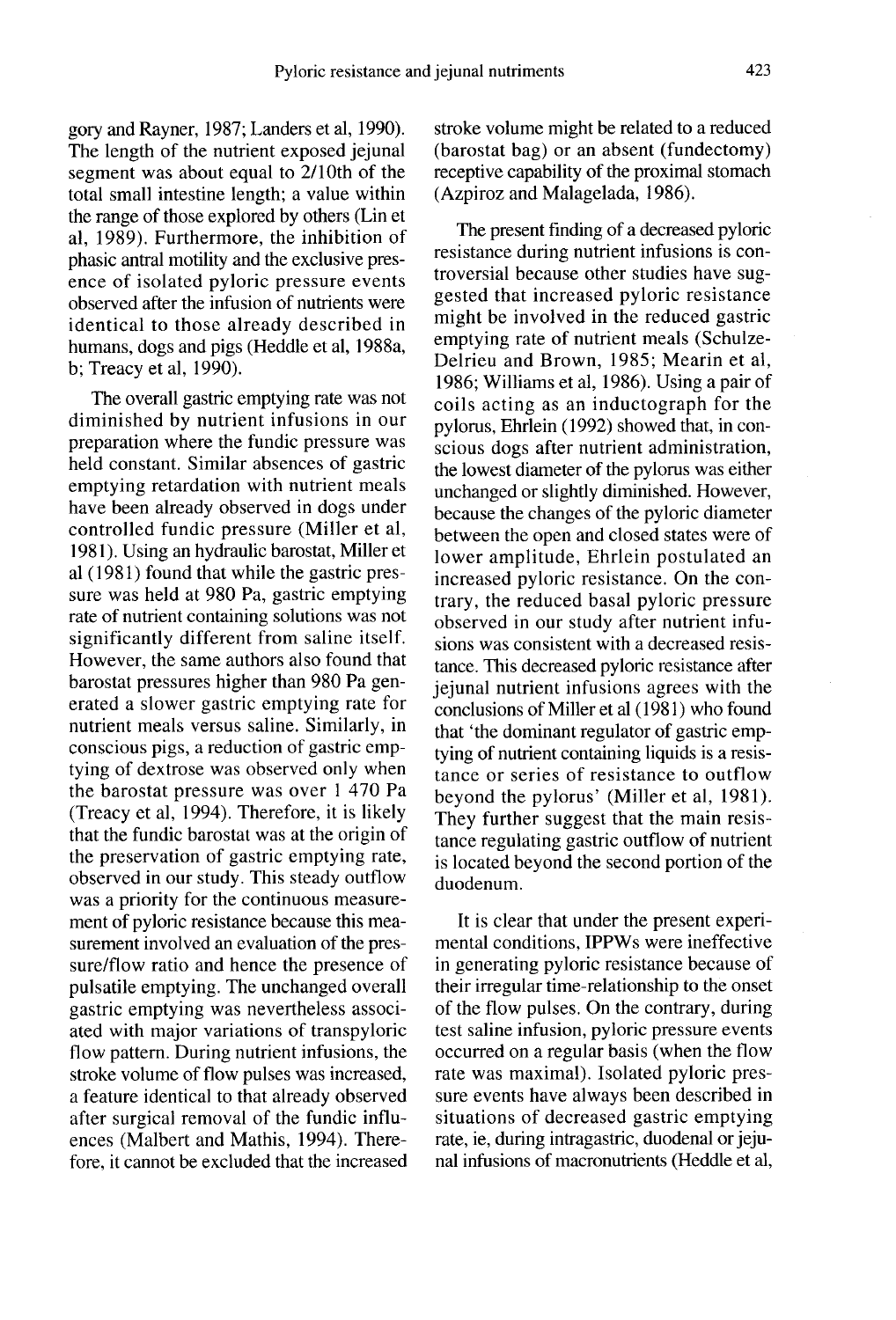1988a, b), acidification of the duodenum (Allescher et al, 1989) and duodenal cold stress (Fone et al, 1990). In our study, their uneffectiveness in reducing gastric emptying might be related to the presence of the fundic barostat that maintained the fundic pressure, thus avoiding the possible fundic distension generated by the inhibition of gastric emptying (Fone et al, 1990; Edelbroek et al, 1993). The linear relationship, found in conscious pigs, between the frequency of IPPWs and the degree of gastric distension strongly supports this view (Treacy et al, 1994).

In conclusion, under controlled low fundic pressure, gastric emptying rate of saline was not significantly modified by jejunal nutrients. However, the mechanisms of gastric emptying were altered, the transpyloric flow pulses being more propulsive but less frequent. The origin of this increased stroke volume was a decreased pyloric resistance.

## ACKNOWLEDGMENTS

The authors are grateful to Professor M Horowitz and to Professor G Schwartz for their invaluable help in the preparation of the manuscript and to Professor J Dent for the construction and testing of the special sleeve used in this experiment.

## **REFERENCES**

- Allescher HD, Daniel EE, Dent J, Fox JET, Kostolanska F (1989) Neural reflex of the canine pylorus to intraduodenal acid infusion. Gastroenterology 96, 18-28
- Arndorfer RC, Stef JJ, Dodds WJ, Linehan JH, Hogan WJ (1977) Improved infusion system for intraluminal esophageal manometry. Gastroenterology 73, 23-27
- Azpiroz F, Malagelada JR (1985a) Intestinal control of gastric tone. Am J Physiol 249, G501-G509
- Azpiroz F, Malagelada JR (1985b) Physiological variations in canine gastric tone measured by an electronic barostat. Am J Physiol 248, G229-G237
- Azpiroz F, Malagelada JR (1986) Vagally mediated gastric relaxation induced by intestinal nutrients in the dog. Am J Physiol 251, G727-G735
- Dent J (1976) A new technique for continuous sphinc ter pressure measurement. Gastroenterology 71, 263-267
- Edelbroek MAL, Sun WM, Malbert C, Jones K, Horowitz M, Dent J, Akkermans LMA (1993) The effects of duodenal distension on antropyloroduo denal motility. Gastroenterology 104, A1038
- Ehrlein HJ ( 1992) Inductographic studies on the pyloric sphincter. Advances in the Innervation of the Gastrointestinal Tract (Holle GE and Wood JD, eds), Elsevier Science Publishers BV, Amsterdam, The Netherlands, 1, 493-500
- Fone D, Horowitz M, Haddox A, Akkermans LM, Read NW, Dent J (1990) Gastroduodenal motility during the delayed gastric emptying induced by cold stress. Gastroenterology 98, 1155-1161
- Gregory PC, Rayner DV (1987) The influence of gastrointestinal infusion of fats on regulation of food intake in pigs.  $J$  Physiol (London) 385, 471-481
- Haba T, Sarna SK (1993) Regulation of gastroduode nal emptying of solids by gastropyloroduodenal contractions. Am J Physiol 264, G261-G271
- Heading RC (1994) Role and integration of mechanisms controlling gastric emptying: moderator's comments. Dig Dis Sci 39 (12 Suppl), S32-S34
- Heddle R, Dent J, Read NW, Hougton LA, Toonli J. Horowitz M, Maddern GJ, Dowton J ( 1988a) Antropyloroduodenal motor responses to intraduodenal lipid infusion in healthy volunteers. Am J Phvsiol254, G671-G679
- Heddle R, Fone D, Dent J, Horowitz M (1988b) Stimulation of pyloric motility by intraduodenal dextrose in normal subjects. Gut 29, 1349-1357
- Horowitz M, Dent J ( 1994) The study of gastric mechanics and tlow: a Mad Hatter's tea party starting to make sense. Gastroenterology 107, 302-305
- Hunt JN (1983) Mechanisms and disorders of gastric emptying. Ann Rev Med 34, 219-229
- Hunt JN, Stubbs DF (1975) The volume and energy content of meals as determinants of gastric emptying. J Physiol (London) 245, 209-225
- Keinke 0, Ehrlein HJ (1983) Effect of oleic acid on canine gastroduodenal motility, pyloric diameter and gastric emptying.  $QJ$  Exp Physiol 68, 675-686
- Landers BR, Devitt PG, Jamieson GG (1990) Effect of duodenal amino acid infusion on solid gastric emptying in iigs.  $AmJ Physiol$  259, G676-G680
- Lin HC, Doty JE, Reedy TJ, Meyer JH ( 1989) Inhibition of gastric emptying by glucose depends on length of intestine exposed to nutrient. Am J Physiol 256, G404-G41 1
- Lin HC, Doty JE, Reedy TJ, Meyer JH (1990) Inhibion length of intestine exposed to nutrient. Am  $J$ Physiol 259, G1030-G1036
- Lin HC, Kim BH, Elashoff JD, Doty JE, Gu YG (1992) Gastric emptying of solid food is most potently